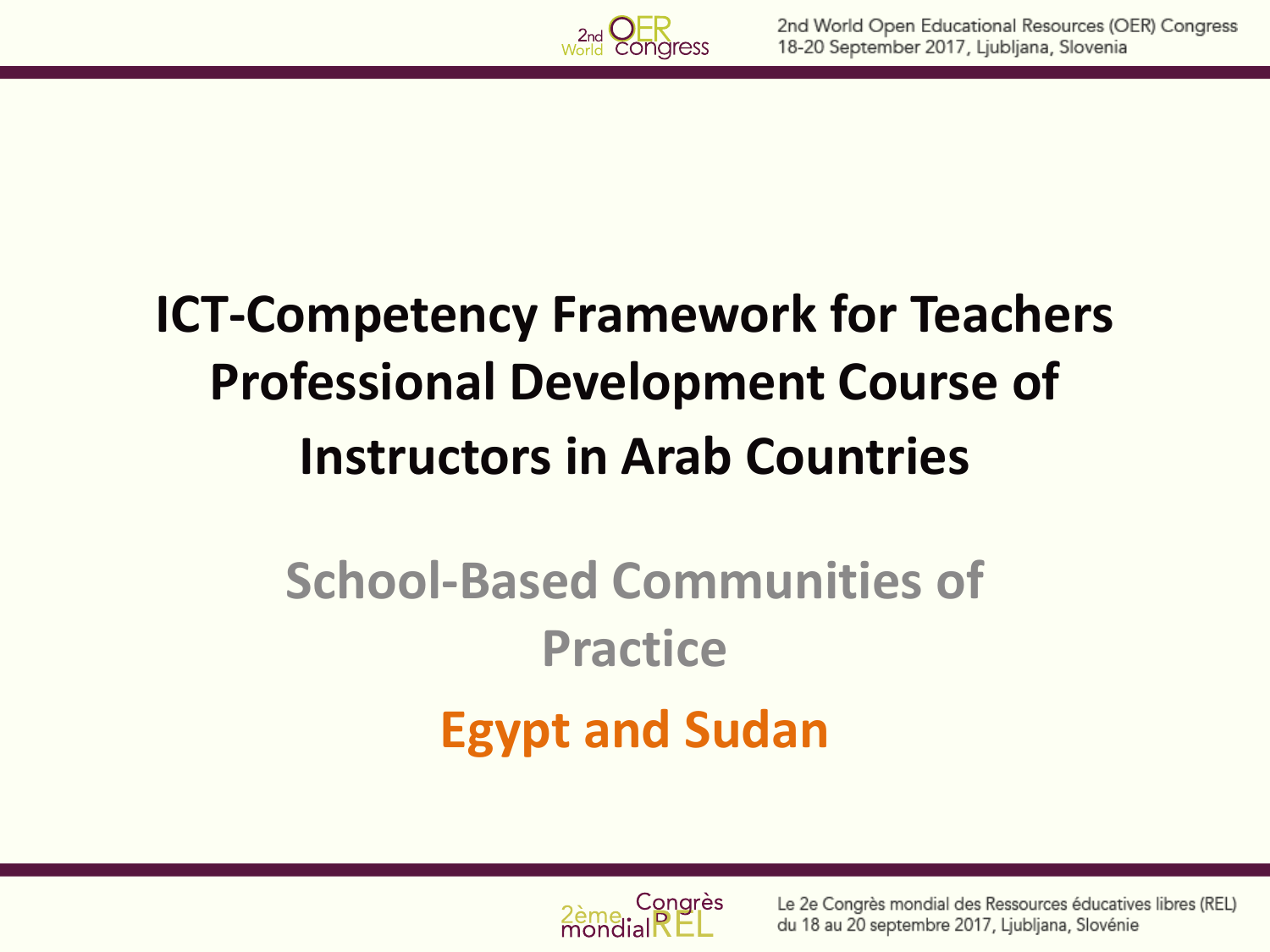

# **PHASE 1: PILOT IN EGYPT & SUDAN**



Le 2e Congrès mondial des Ressources éducatives libres (REL) du 18 au 20 septembre 2017, Ljubljana, Slovénie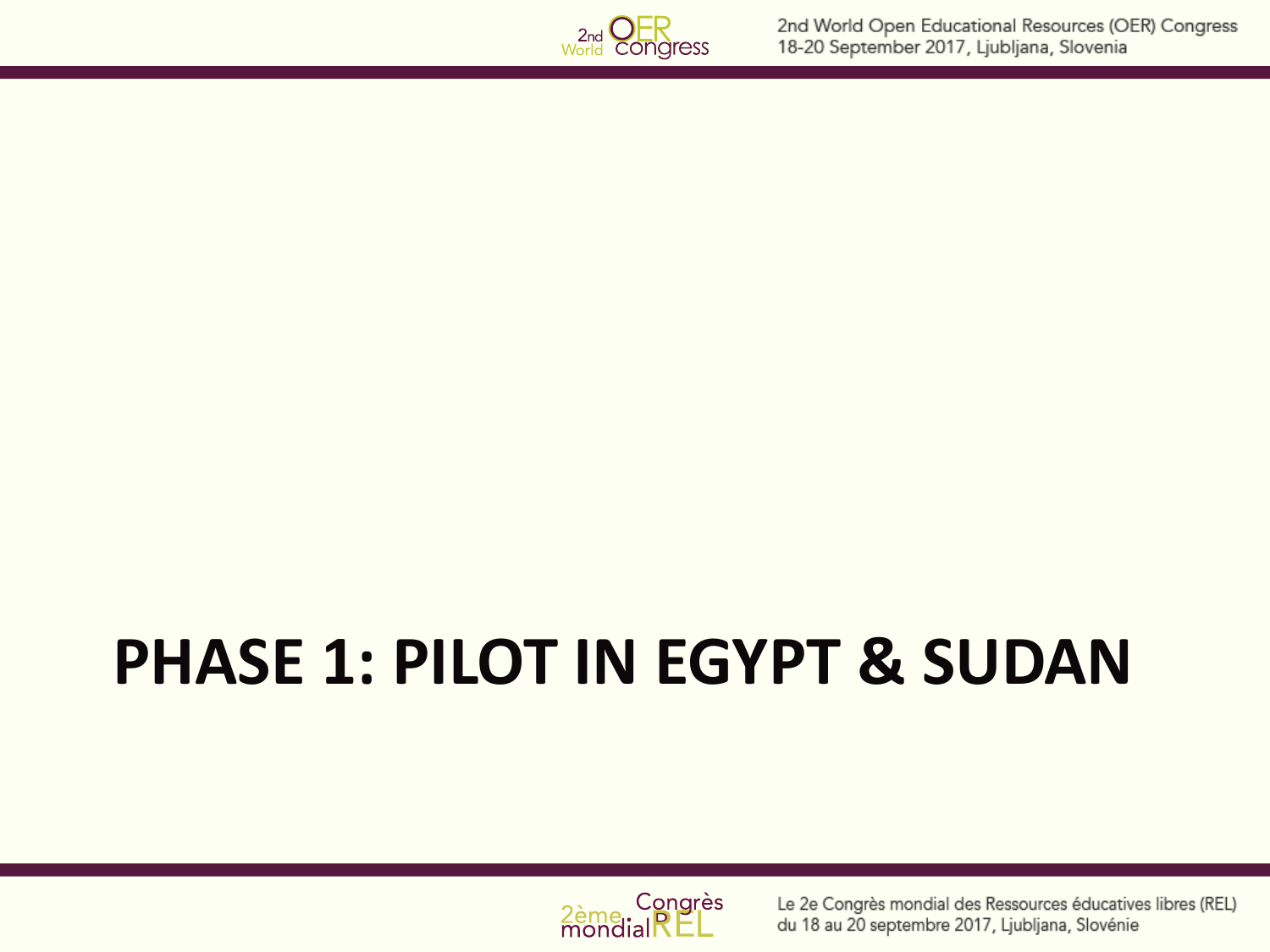#### Phase 1: Main Goals

- 1. Update the OERs featured in the Kenyan pilot course, and develop an Arabic version of the course that fits the local context of Arab educational systems.
- 1. Pilot the course in two contexts to test the effectiveness of the course in enhancing the skills, knowledge, and confidence of teachers to integrate ICT effectively in their classrooms.
- 1. Build the capacity of teams involved in the development, implementation, and evaluation of this course.
- 1. Disseminate the lessons learned from the process and outcomes to ensure sustainability and knowledge sharing with interested stakeholders.

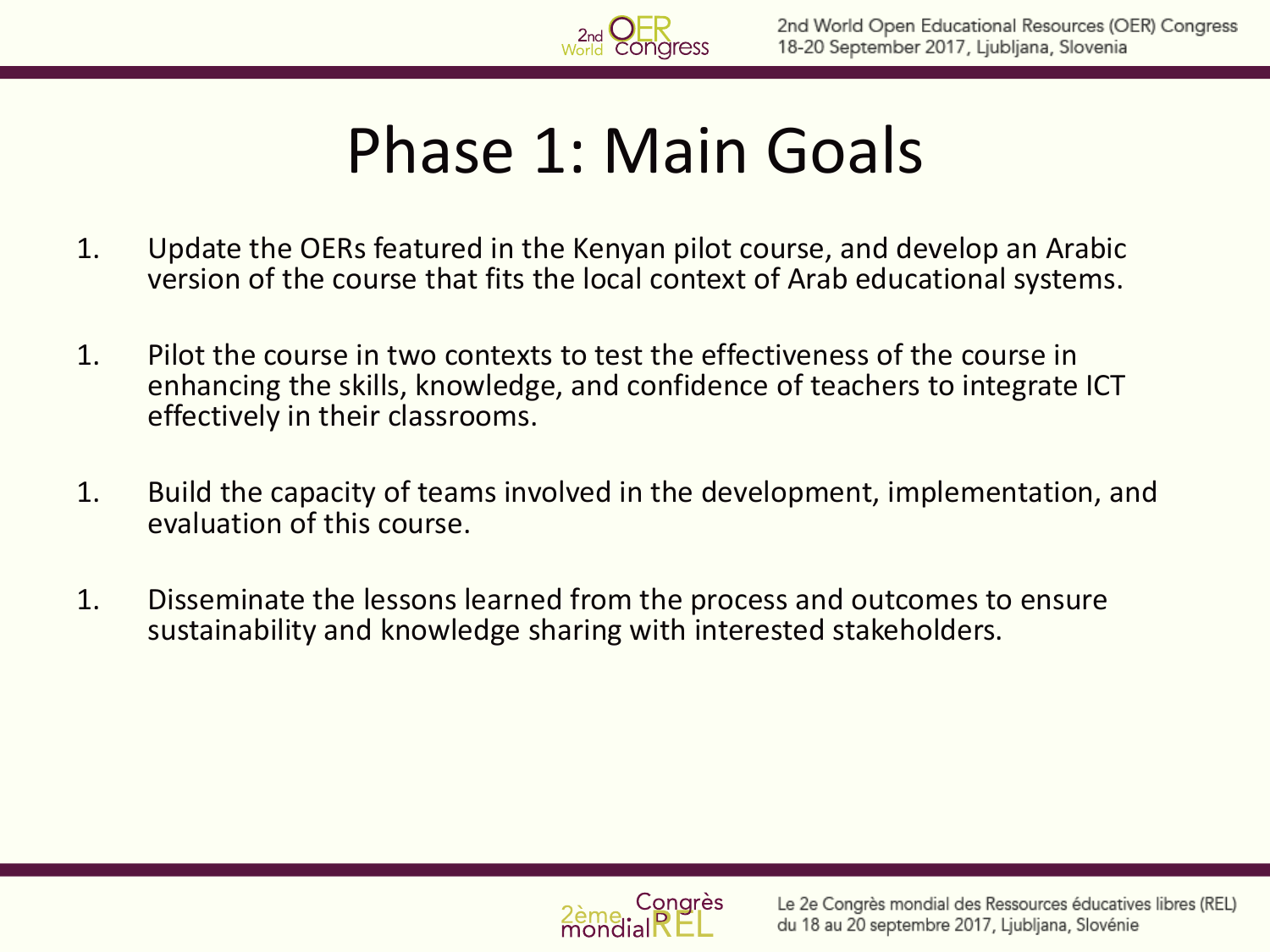

- Arab countries involved:
	- Egypt: implementation and evaluation (Dr. Gihan Osman)
	- Sudan: implementation (Mr. Attaib Zein)
	- Tunisia: evaluation (Dr. Sana Harbi)
- Duration: 6 months
- Participants:
	- 20 teachers from Egypt
	- 20 teachers from Sudan

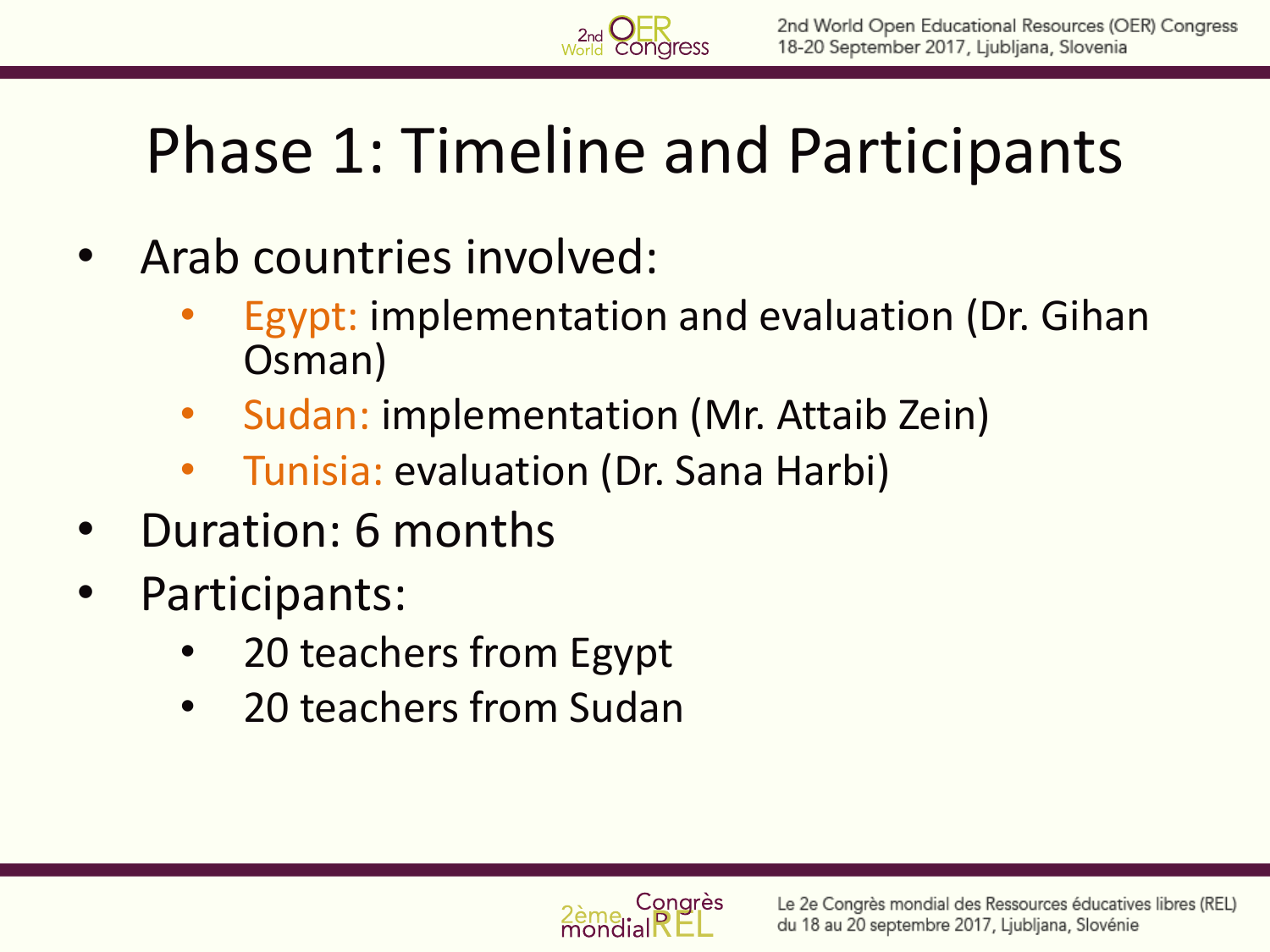# Phase 1: Main Activities

- Review of current Kenyan OER course on teacher professional development
- Arabization and adaptation of revised course to local Arab contexts
- Orientation of different stakeholders to OERs in teacher professional development and practice.
- Implementation and evaluation of the course in Egypt and Sudan
- Disseminating the evaluation of the pilot and lessons learned.

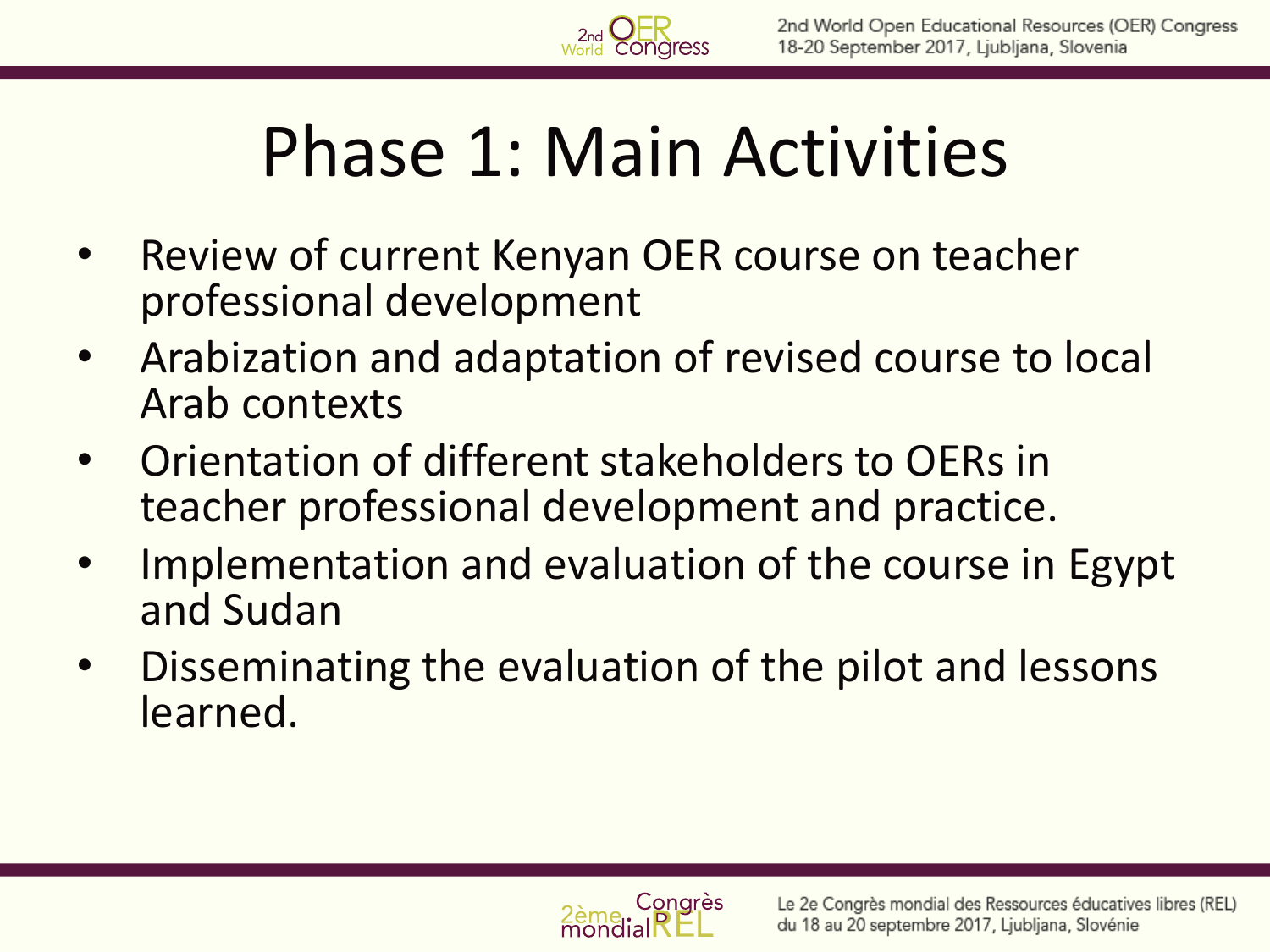

# **PHASE 2: SCALING UP**



Le 2e Congrès mondial des Ressources éducatives libres (REL) du 18 au 20 septembre 2017, Ljubljana, Slovénie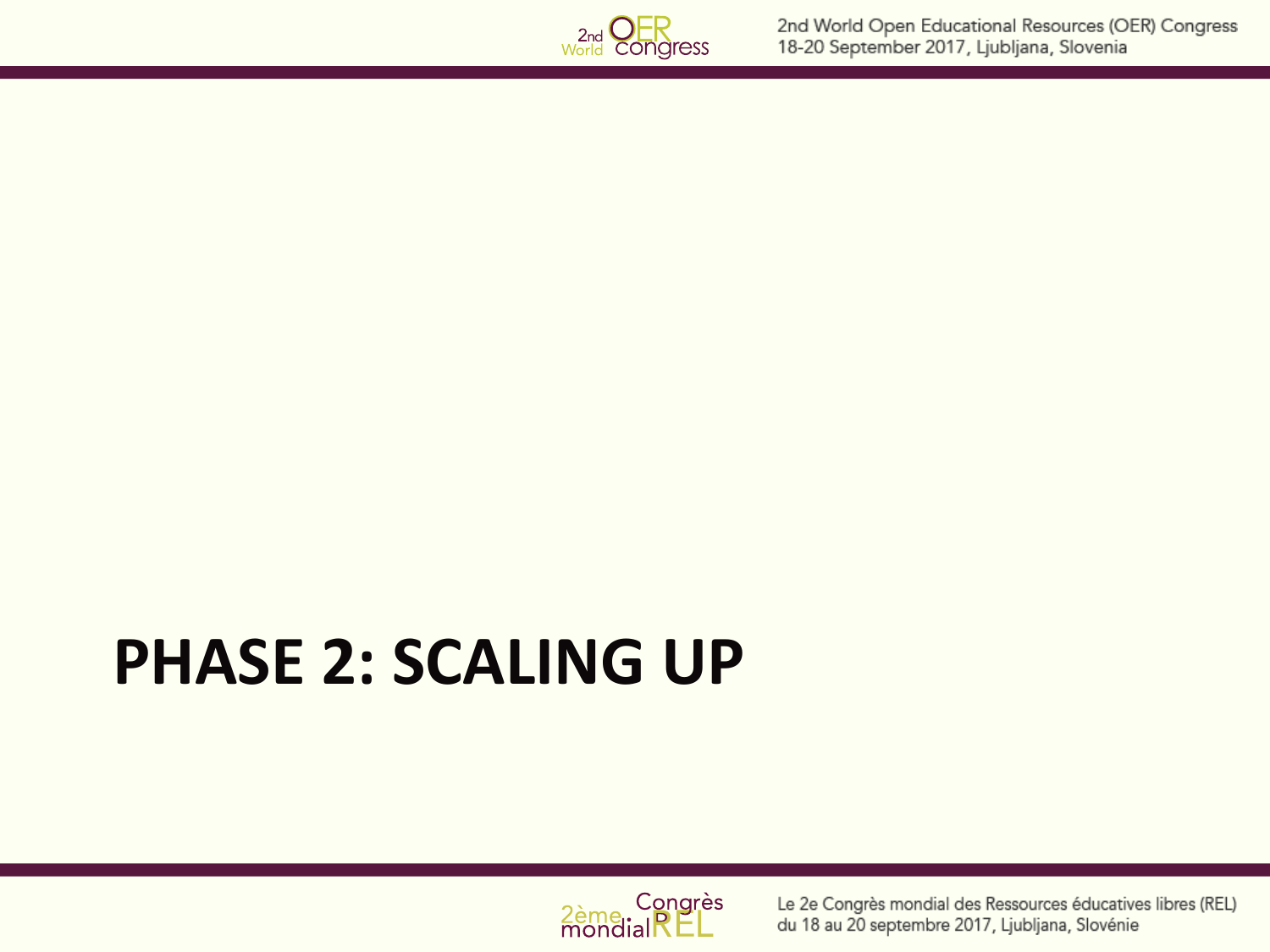### Phase 2: Main Goals

- 1. Evaluation of the impact on teaching practices of teachers involved in the pilot.
- 2. Scaled-up implementation of revised course in Sudan and Egypt.
- 3. Evaluation of course impact on classroom practices for scaled-up implementation.
- 4. Policy Advocacy to support the effectiveness and sustainability of implementation and impact.
- 5. Training of teachers in Phase 1 to expand and sustain effort.
- 6. Contribution of learning objects and projects by participating teachers as OERs in school focused (Arab) repositories.
- 7. Piloting the course in a third Arab country.

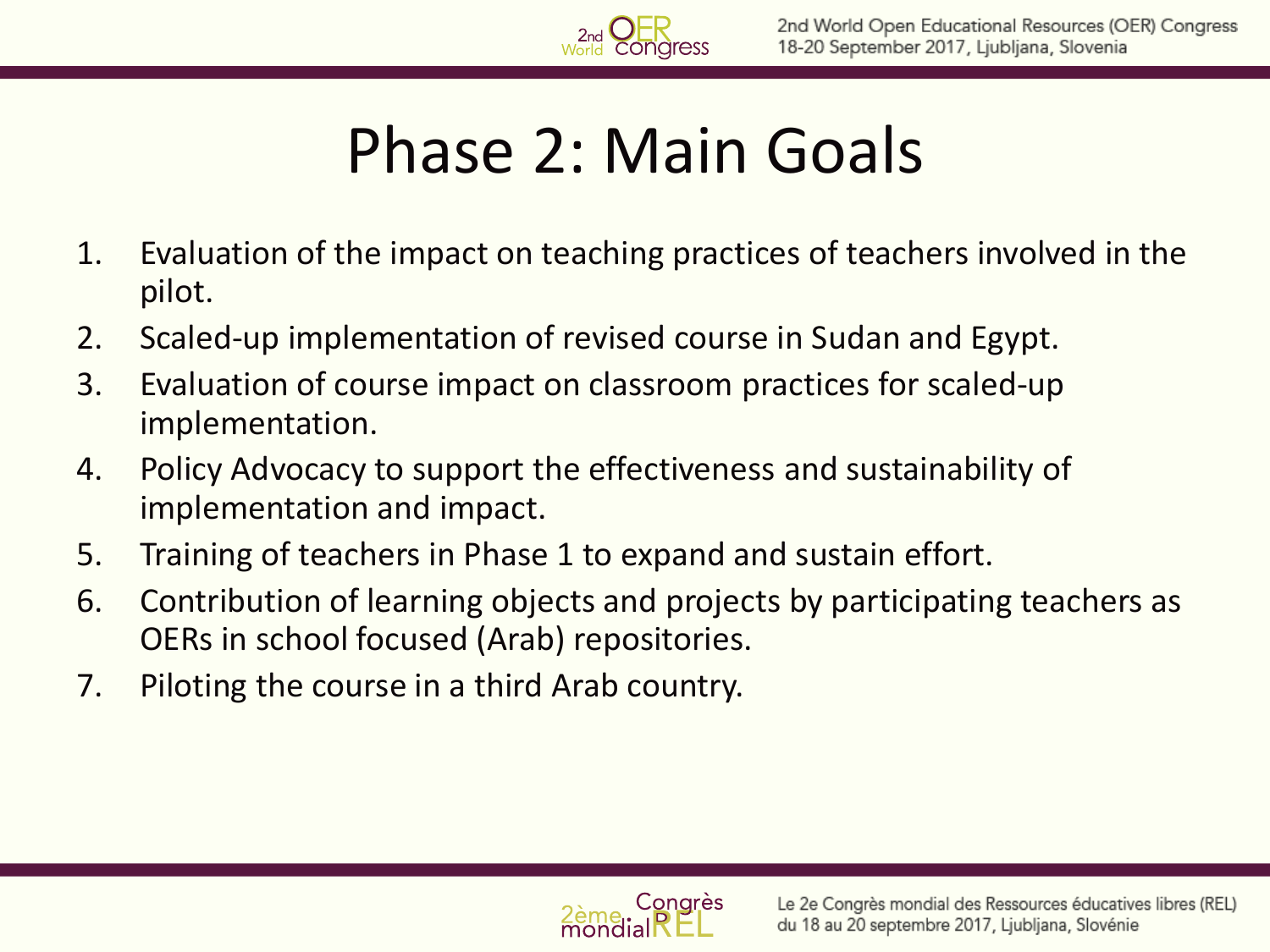

- Arab countries involved:
	- Egypt & Sudan: implementation and evaluation
	- Third Arab Country: Pilot
	- Tunisia: evaluation
- Duration: 2 years
- Participants:
	- 12 schools in Egypt and Sudan
	- 2 schools in third Arab country

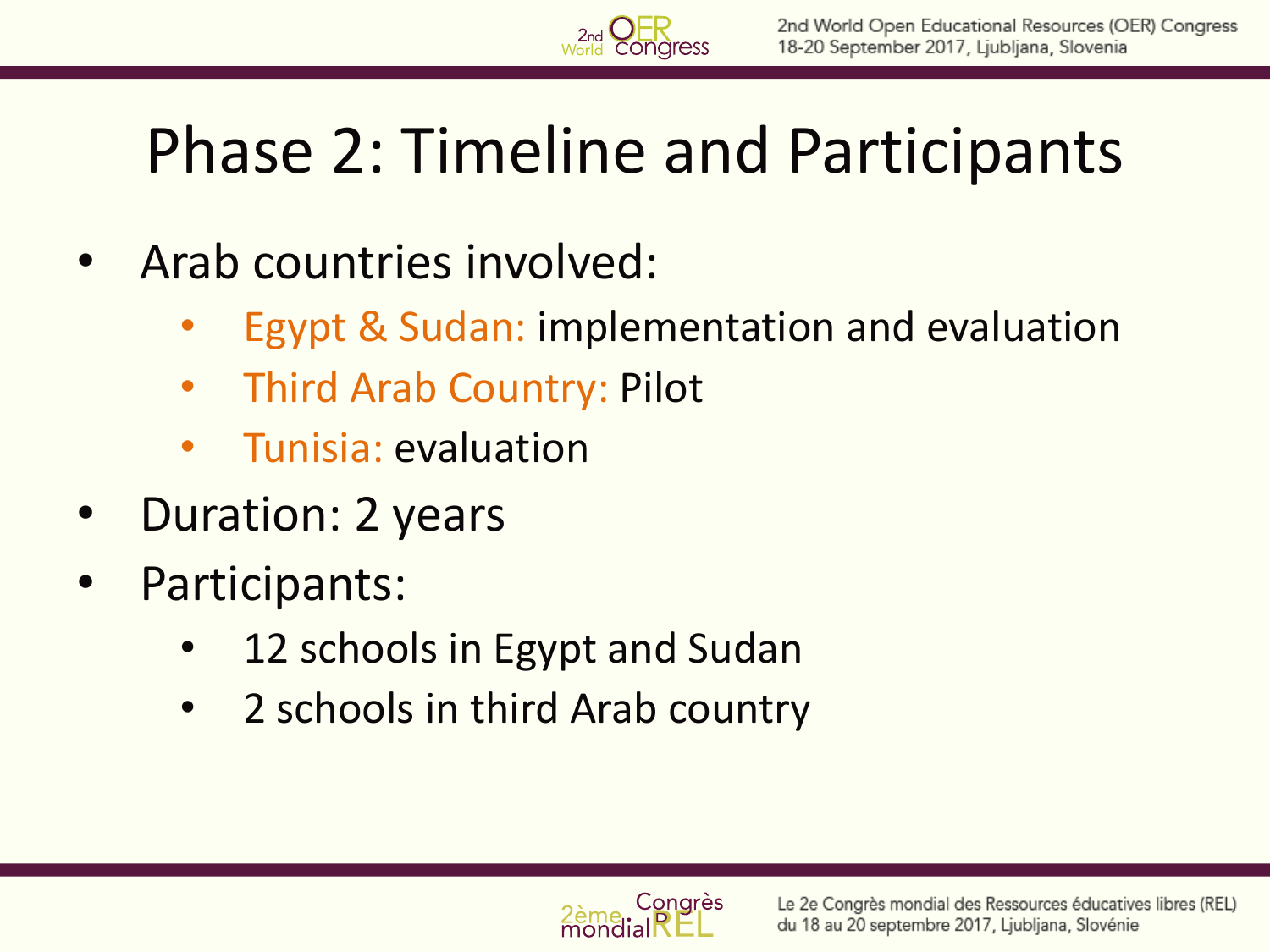## Phase 2: Main Activities

- Review and revision of the course based on Phase 1 evaluation.
- Collaboration with ministries of education in three Arab countries to encourage school-based implementation.
- Implementation of course in 26 schools.
- Evaluation of impact on teaching practices as well as enabling factors and challenges.

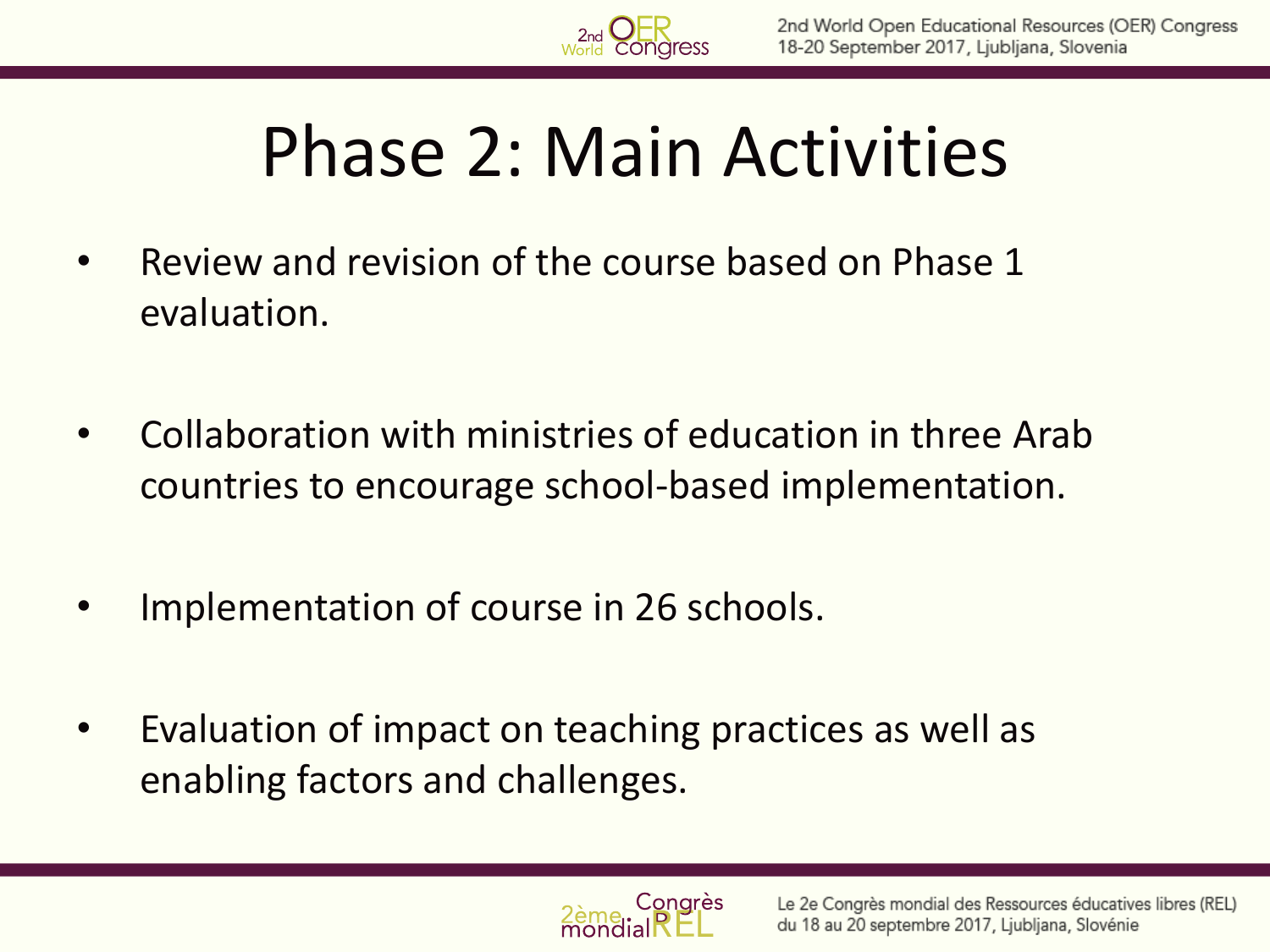## Phase 2: Main Activities *(continued)*

- Advocacy for policies that create a conducive environments for teachers to engage in OER professional development, creation and utilization.
- Training teachers to become agents of change and trainers of other teachers in the contexts.
- Creation of OERs by teachers
- Conducting events that aim at awareness, training, and discussion of strategies that aid the scalability of using OERs for teacher development and quality education.